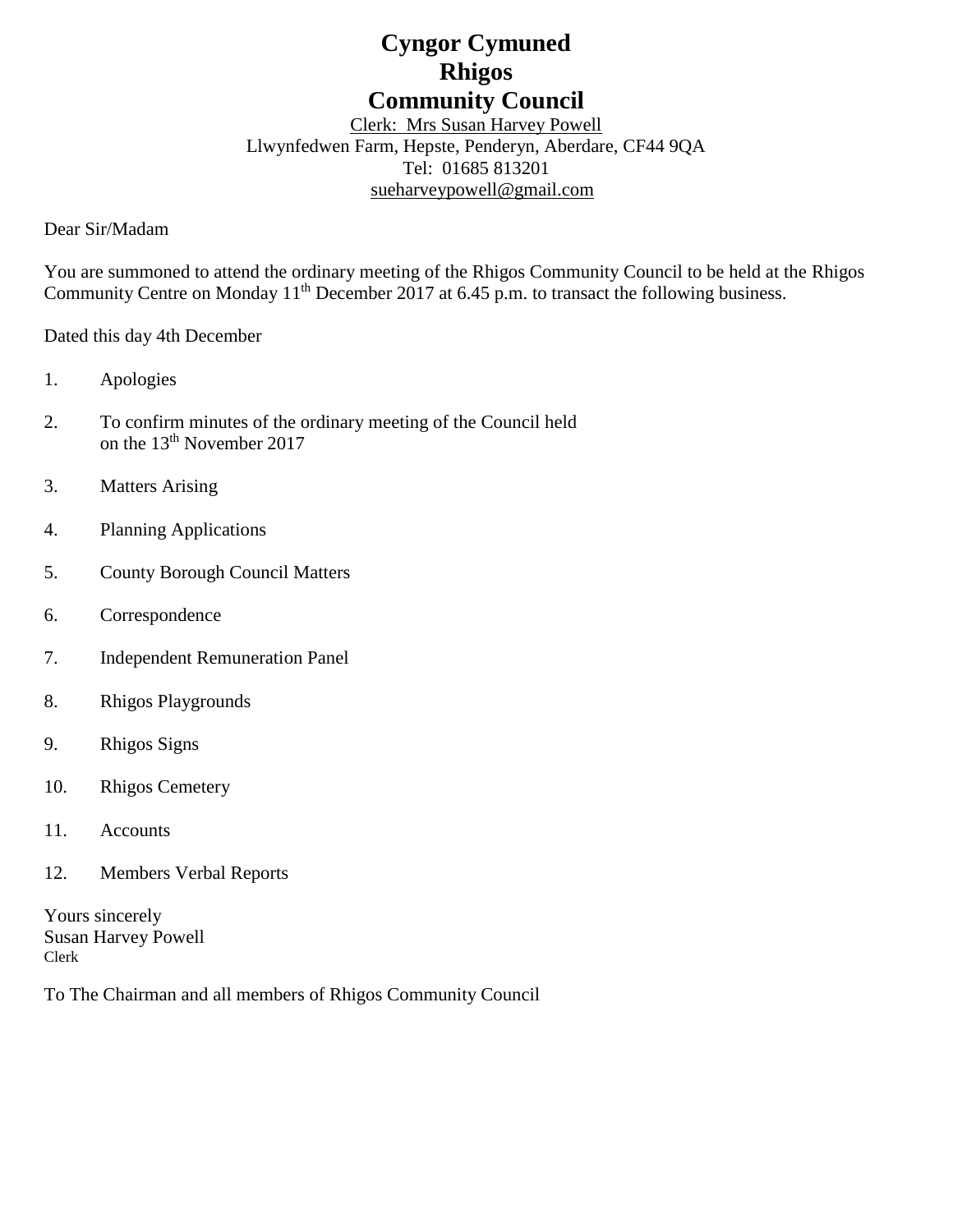# **Rhigos Community Council**

Minutes of the ordinary meeting of Rhigos Community Council held at Rhigos Community Centre on Monday 13th November 2017 at 6.45 p.m.

- Present: Cllrs.G Thomas, P Oliver, H Wagner, M Evans, L Leach, S Maull, A Tobin, O Morgan, M Smith, Mr Eifion Davies
- Apologies: Cllr. C Hopes, Mrs Susan Powell
- **2017/88 Minutes**

It was resolved to confirm Minutes of the Ordinary Meeting of the Council held on 13th November 2017

**2017/89 Declaration of Interest**

None recorded

**2017/90 Matters Arising**

a. Bike Track Cwm Hwnt - response from Walters to queries circulated to all councillors.

**2017/91 Planning**

It was resolved to note:

a. K Jarman Transport Willows farm yard - new 2.4 metre high fence to boundary

- b. Tower Colliery revised restoration scheme. A letter will be sent asking that the development be restored to the original plan.
- c. Pencoedraen Farm use of land for glamping pods. Mr E Davies attended the meeting as he lives next door and was unaware of this application as he has not seen any notices. Cllr. Thomas will investigate where the notices were put up. Mr Davies was advised to ring Emma Lewis RCT to have more information.

## **2017/92 County Borough Council Matters**

It was resolved that the following complaints be passed on to Councillor G Thomas for his attention.

- a. There a lot of people suffering from cancer in Rhigos and a high volume of asthma. Joint meeting of Rhigos and Hirwaun & Penderyn CC on 28th November 2017, 7.00 p.m. Rhigos community centre.
- b. There is a pothole on the edge of the manhole outside the cottage at Cwm Hwnt Farm.
- c. Encroachment of verge opposite Plas Newydd, the pavement also needs cleaning from the New Inn down.
- d. Water is coming over the pavement near 2 Heol y Bryn, possibly a leak.
- e. Trees need clearing from Walters down.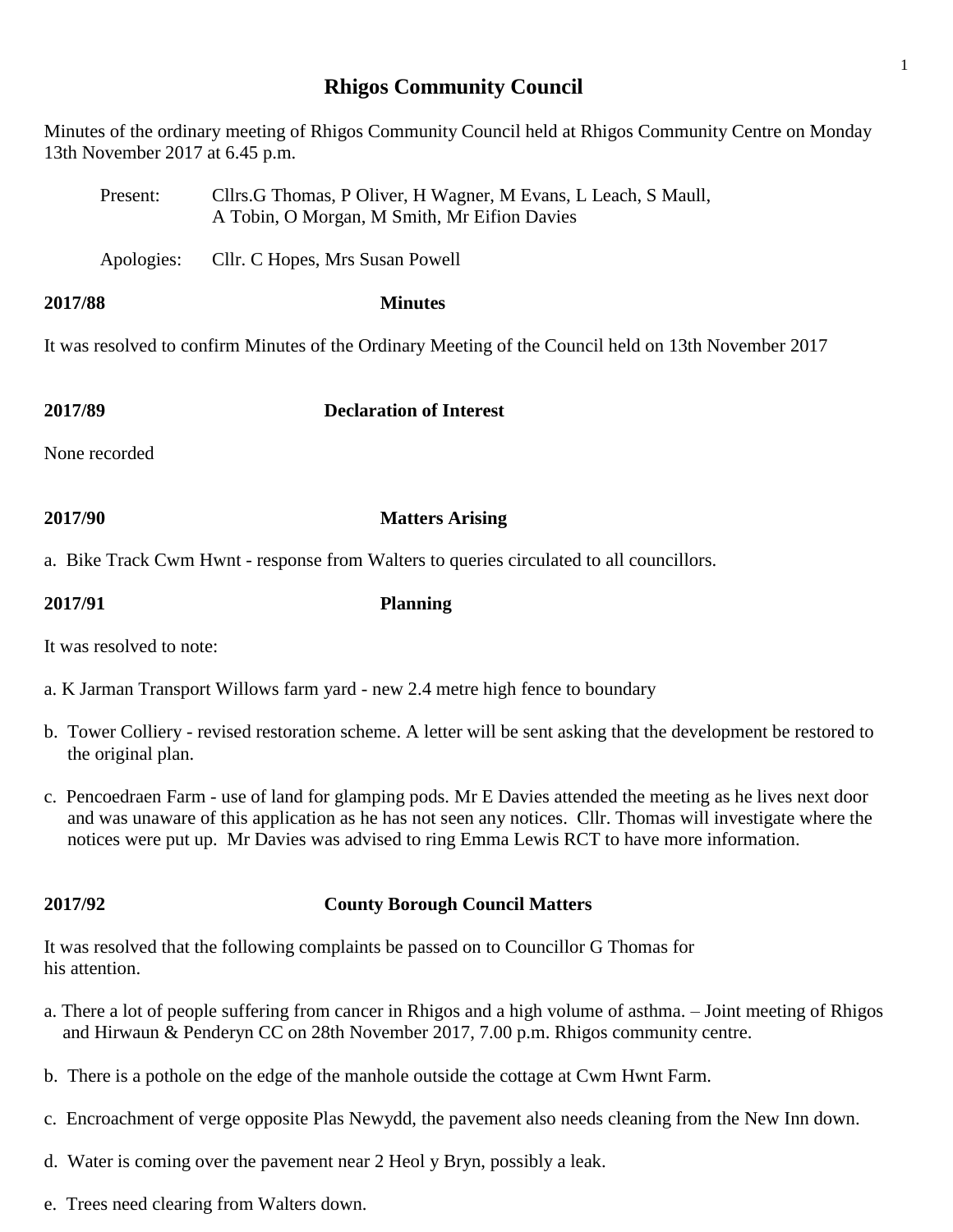- f. What is happening about the Parish road, Cllr. Thomas to investigate.
- g. Can the speed limit on the Industrial estate be reduced to 20 m.p.h. as the number of learner drivers is increasing.
- h. Can a sign 'No Dogs Allowed' be erected in the playground.
- i. The Glynneath bank needs sweeping as it is covered in leaves.
- j. Who pays for Christmas lights around the village? Can lights be put in the community centre.

### **2017/93 Correspondence**

It was resolved to receive the following correspondence.

- a. Cheque received for rent of fields.
- b. Quote received for repairs to fence around Rhigos cemetery.

### **2017/94 Rhigos Playgrounds**

- a. Heol y Bryn playground the playground will be closed for 2 weeks for work to take place and will then be inspected by an outside company.
- b. The Old Adventure playground nothing to report.

### **2017/95 Rhigos Signs**

Cllr. Morgan is still trying to contact the suppliers to see if they can be altered

### **2017/96 Rhigos Cemetery**

Deferred to next meeting.

### **2017/97 Accounts**

Wages  $£543.42$ 

| <b>Current Account</b>       | £4611.47   |
|------------------------------|------------|
| <b>High Interest Account</b> | £3806.51   |
| <b>Field Account</b>         | £3564.37   |
| Croesffordd Account          | £32472.66  |
| Croesffordd High Interest    | £2478.46   |
| <b>Croesffordd Treasury</b>  | £23,000.00 |
| Selar                        | £60627.14  |
| Solar Farm Fund              | £52000.00  |